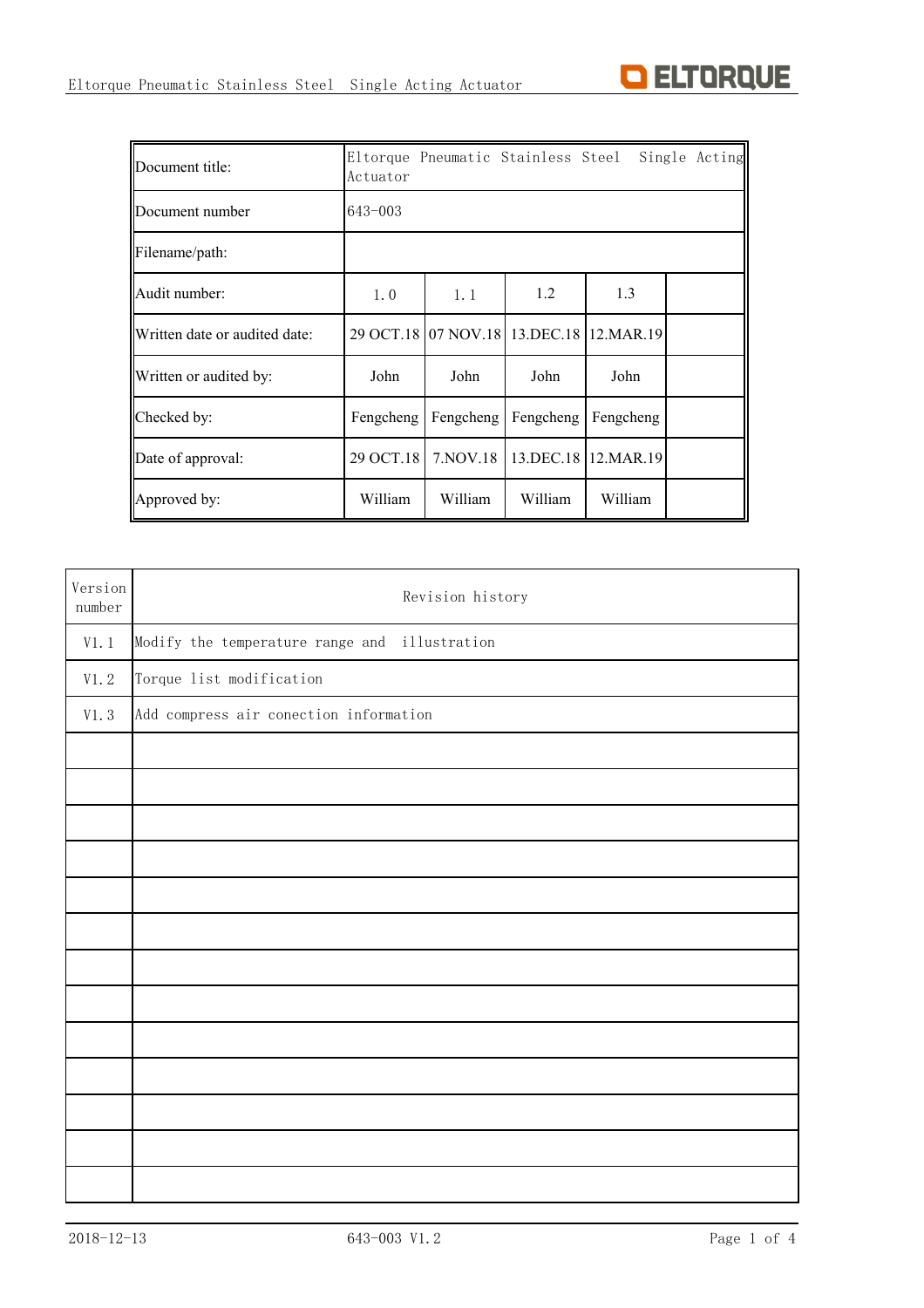## ELTORQUE Stainless Steel Pneumatic Single Acting Actuator

## **Datasheet**

|                                        | ACTUATOR SERIES :P40,P50,P65,P85,P100,P125,P140,P160,P210,P240,P270,P300      |
|----------------------------------------|-------------------------------------------------------------------------------|
| <b>TOROUE RATING</b>                   | <b>SEE TORQUE OUTPUT TABLE</b>                                                |
| <b>VALVE APPLICATIONS</b>              | BUTTERFLY AND BALL VALVE. (MAX VALVE SIZE DEPENDS ON VALVE SPECIFICATION)     |
| <b>PHYSICAL PROPERTIES</b>             |                                                                               |
| <b>DESIGN</b>                          | DUAL PISTON RACK AND PINION DESIGN FOR COMPACT CONSTRUCTION                   |
| <b>HOUSE MATERIAL AND FINISH</b>       | ASTM 316 STAINLESS STEEL OR ASTM316 STAINLESS STEEL WITH STOVING VARNISH      |
| <b>PINION MATERIAL</b>                 | <b>STAINLESS STEEL</b>                                                        |
| <b>PISTON MATERIAL</b>                 | STAINLESS STEEL OR CAST ALUMINIUM ALLOY AND CHROMATED                         |
| <b>WEIGHT</b>                          | SEE BELOW SHEET TABLE                                                         |
| <b>AIR CONNECTION</b>                  | G1/4"                                                                         |
| <b>MOUNTING FLANGE</b>                 | ACCORDING TO ISO5211 STANDARD                                                 |
| <b>SURFACE TREATMENT</b>               | NONE (STAINLESS STEEL BODY AND FASTENERS FOR LONG TIME CORROSION RESISTANCE). |
| <b>IP GRADE, APPLICATION</b>           | IP 68, DRY AREA AND SUBMERGED ARAEA(SEA WATER, FRESH WATER ETC)               |
| <b>COLOUR</b>                          | <b>NONE</b>                                                                   |
| <b>OPERATING CONDITIONS</b>            |                                                                               |
| <b>AIR SUPPLY PRESSURE</b>             | $3-8$ BAR                                                                     |
| <b>OPERATING TEMPERATURE</b>           | STANDARD:-20°C--+80°C                                                         |
| <b>TRAVEL ADJUSTMENT</b>               | HAVE ADJUSTMENT RANGE OF ±4°FOR THE ROTATION AT 90°                           |
| <b>LUBRICATION</b>                     | UNDER NORMAL OPERATION CONDITION, NEED NOT ACCRETE LUBRICANT                  |
| <b>HIGHEST PRESSURE</b>                | 8 BAR                                                                         |
| <b>MOUNTING AND OPERATING STANDARD</b> |                                                                               |

Air supply connection is designed in accordance with NAMUR standard to install solenoid valves, port "A" is the air inlet, port "B" is the air outlet. Bottom mounting connection is designed in accordance with ISO5211 standard for direct mounting with valve gear boxes or mounting bracket .

NOTE : ABOVE IS FOR REFERENCE , IF THERE IS ANY CHANGE WILL INFORM.

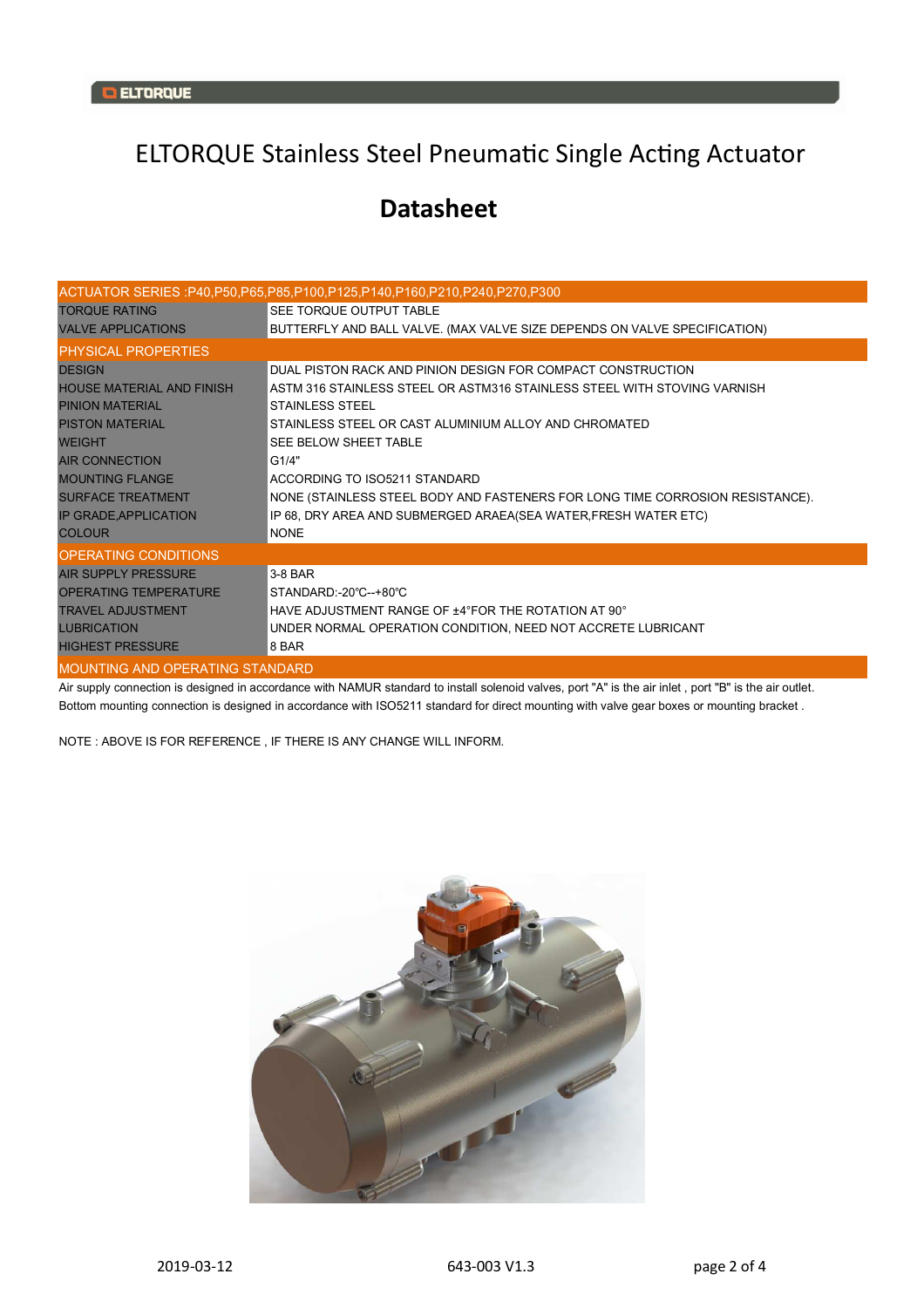











| <b>DIMENSION</b> | un |
|------------------|----|
|------------------|----|

| <b>DIMENSION</b><br>unit:mm |     |     |     |     |      |      |      |     |    |    |                             |                  |                     |                     |                          |       |
|-----------------------------|-----|-----|-----|-----|------|------|------|-----|----|----|-----------------------------|------------------|---------------------|---------------------|--------------------------|-------|
| <b>SERIES</b>               | А   | B   | С   | D   | Е    | F    | G    | н   |    | N  |                             | Κ                |                     | M                   | Air CONNECTION Weight kg |       |
| P40                         | 133 | 64  | 28  | 84  | 46   | 25   | 14   | 80  | 30 | 11 | $\phi$ 50                   | φ36              | M6*10               | M5*7.5              | G1/4"                    | 2.1   |
| P <sub>50</sub>             | 146 | 72  | 30  | 92  | 47   | 32   | 14   | 80  | 30 | 11 | ω50                         | ω36              | M6*10               | M5*7.5              | G1/4"                    | 2.63  |
| P65                         | 173 | 88  | 36  | 108 | 54   | 38   | 18   | 80  | 30 | 14 | ω70                         | $\phi$ 50        | M8*13               | M6*10               | G1/4"                    | 2.75  |
| P85                         | 204 | 108 | 48  | 128 | 65.5 | 48   | 21   | 80  | 30 | 17 | φ70                         | $\phi$ 50        | M8*13               | M6*10               | G1/4"                    | 6.8   |
| P <sub>100</sub>            | 270 | 133 | 50  | 153 | 77   | 60   | 26   | 80  | 30 | 22 | $\phi$ 102                  | ω70              | M10*16              | M8*13               | G1/4"                    | 10.8  |
| P <sub>125</sub>            | 302 | 155 | 58  | 175 | 87   | 69.5 | 27.5 | 80  | 30 | 22 | $\phi$ 102                  | φ70              | M <sub>10</sub> *16 | M10*16              | G1/4"                    | 13.95 |
| P <sub>140</sub>            | 394 | 172 | 69  | 192 | 95.5 | 77   | 32   | 80  | 30 | 27 | $\phi$ 125                  | ω <sub>102</sub> | M <sub>12</sub> *20 | M12*20              | G1/4"                    | 18.65 |
| P <sub>160</sub>            | 456 | 198 | 75  | 218 | 106  | 87   | 34   | 80  | 30 | 27 | $\phi$ 125                  | $\phi$ 102       | M <sub>12</sub> *20 | M <sub>12</sub> *20 | G1/4"                    | 35    |
| P210                        | 568 | 257 | 90  | 287 | 133  | 113  | 40   | 130 | 30 | 36 | $\lvert \varphi$ 140        |                  | M <sub>16</sub> *24 | M16*24              | G1/4"                    | 80    |
| P <sub>240</sub>            | 608 | 292 | 115 | 318 | 160  | 133  | 50   | 130 | 30 | 46 | φ165                        |                  | M20*20              |                     | G1/4"                    | 117   |
| P270                        | 714 | 345 | 126 | 376 | 179  | 150  | 50   | 130 | 30 | 46 | φ165                        |                  | M20*25              |                     | G1/4"                    | 172   |
| P300                        | 730 | 353 | 144 | 375 | 194  | 160  | 50   | 130 | 30 | 46 | $\lvert \varphi 165 \rvert$ |                  | M20*30              | M16*24              | G1/4"                    | 205   |